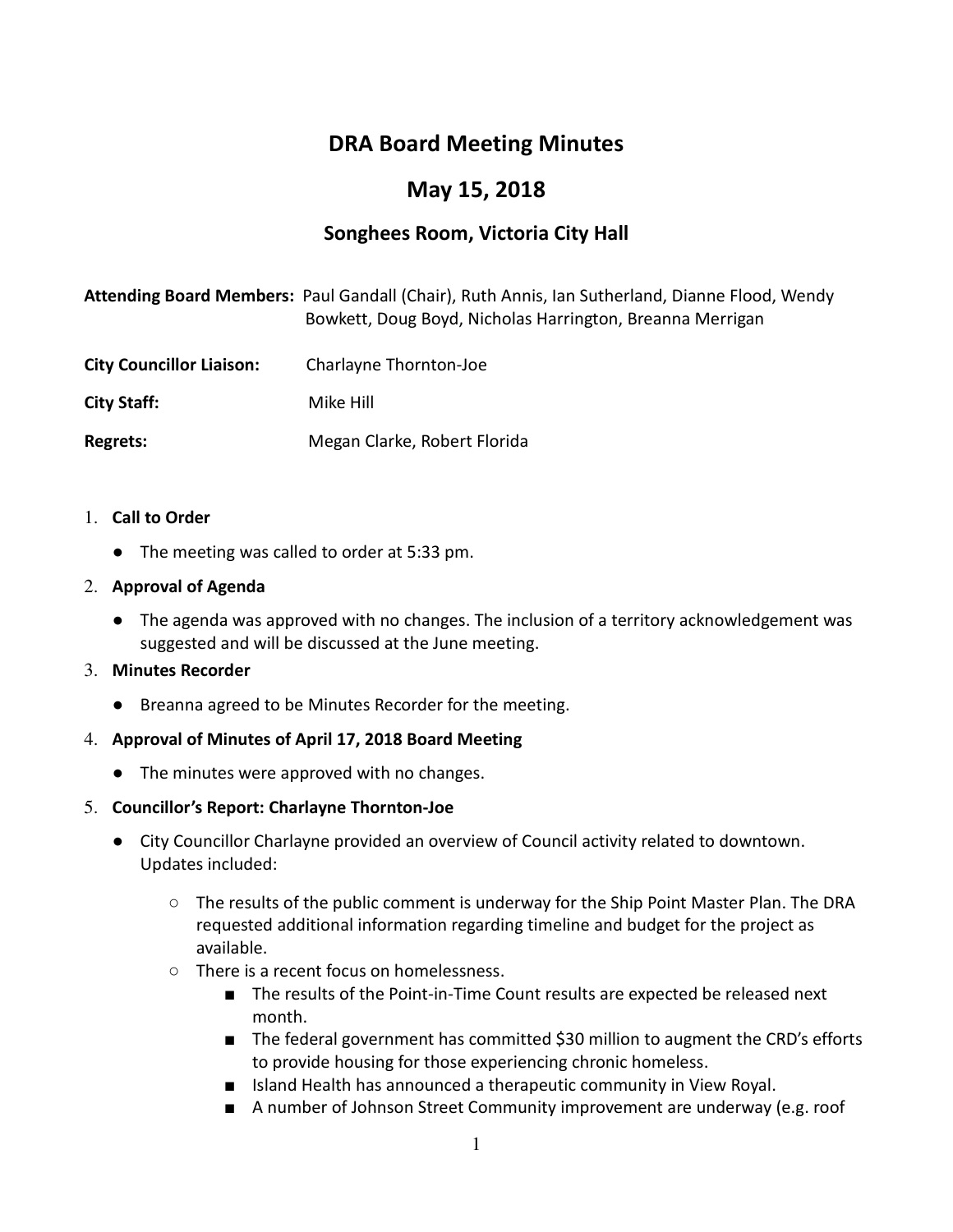access, screening on windows).

- Due to more congregation on Pandora Street, the City has seen an increase in complaints.
- $\circ$  There has been an increase in instances of graffiti downtown, particularly tagging. The City exploring options relating to graffiti prevention and removal (e.g. charging parents for children's graffiti activities, the installation of murals). Action: Mike will circulate the anti-graffiti strategy to the DRA.
- Since last month, there has been once request for a cannabis dispensary on Government Street. The request was denied.
- The Fort Street bike lane will be opening on May 27, 2018 at 11:00 am.
- Two buildings were considered at the Heritage Advisory Panel meeting last week.

# 6. Committee Reports

## Land Use Committee: Ian

- Transferring Density Pacific Mazda Site Jawl Residential Fire Hall
	- $\circ$  A meeting held with Jawl on on May 15, 2018. It has been suggestion to transfer unused density to the site, which the CALUC does not support.
- Zoning Bylaw/Old Town Design Guidelines
	- CALUC meeting held on May 16, 2018. CALUC hopes to clarify the design guidelines.
- CALUC Meeting: Abstract Developments 1010 Fort Street 10 Storey Tower
	- There was a recent CALUC meeting. The developed has amended the application to have no parking, where 45 spaces would normally be required).
	- Issues are arising relating to disclosure of conditions (10 affordable units) relating to another development at 1201 Fort Street.
- CALUC for 910 Government Land Use Contract
	- $\circ$  A meeting was held this month. As the provincial government is going to cancel all land use contracts, a number of building owners may apply for rezoning.
	- $\circ$  CALUC is leaning towards recommending legal non-conformity until the buildings are removed/destroyed. The CALUC will submit a letter to Council on this issue.
- CALUC for 1208 Wharf St Bike Rental Use
	- There were no attendees at the meeting.
- Pre-CALUC for McCall's Funeral Home
	- There has been a proposal for a 12-story tower. There have been calls to preserve the chapel. The current allowable use is for undertaking.
- Ship Point Working Group
	- CALUC suggested that the grand staircase should initiate at the Homecoming Plaza.
- Proposed Policy Change
	- CALUC policy states that it does not comment on proposed developments that fall outside of the boundary of downtown but affect downtown residents. The CALUC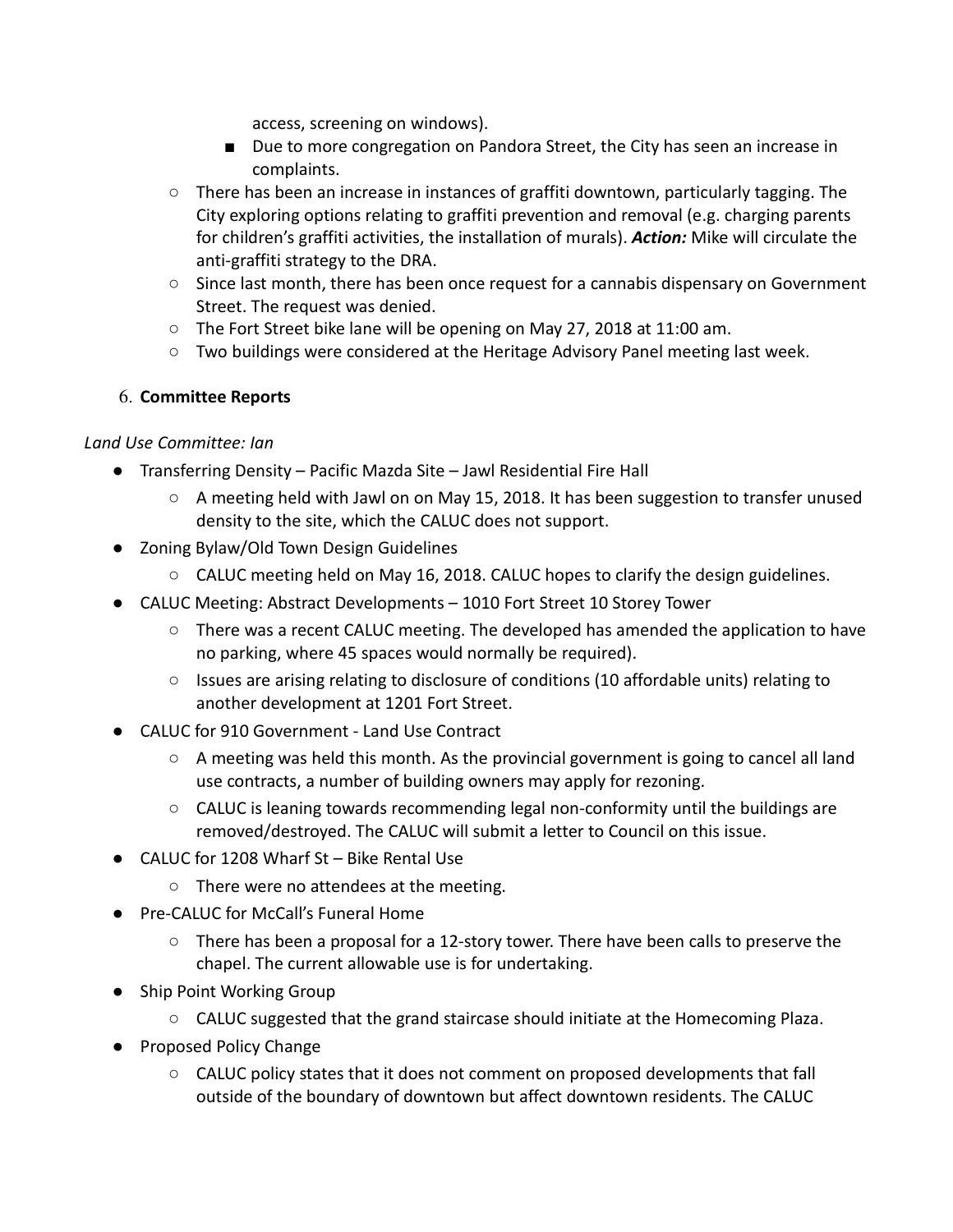proposes to comment on such developments at the invitation of the CALUC responsible for the development. Action: Wendy will circulate draft wording to amend the policy.

 $\circ$  There has been discussion regarding rationalizing the boundaries for the community associations. It was suggested that VCAN would be the appropriate body to take this on. Action: Paul will bring this forward to VCAN.

## Community Development Committee: Wendy

- DRA/DVBA Survey
	- The survey has been completed. The results of the survey will be used inform the election event.
- Get Downtown Events
	- The date of the May event is to be determined. The most recent event at Veneto turned a profit. Action: Wendy and Doug to discuss Paypal issues relating to invoices for the event.
- Car Free Dav
	- $\circ$  The DRA will have a presence at the event on June 17, 2018. The DRA will offer hourly and overall prizes. Action: Wendy will create and circulate a volunteer schedule. Action: Wendy will put a notice on the website asking members to volunteer.
- Eats and Beats
	- The event will be held on Wednesday, August 8, 2018 in Commercial Alley with Lucky Bar as a partner. Permitting and insurance are outstanding items.
- Wicked Victoria
	- Nicholas will be taking on the organization of this event. **Motion:** Paul moved to release \$250 for Wicked Victoria. Seconded by Nicholas. Carried.
- Event for Municipal Election
	- The format of the event will be similar to last year. Wendy is seeking a moderator for the event.

## Governance Committee: Wendy

● No updates this month.

## Urban Livability Committee: Nicholas

- Yates Street Community Garden (YSCG)
	- Nicholas is continuing to explore options relating to DRA and City branding on the YSCG fence. **Action:** Nicholas will provide a photograph of the garden to assist the DRA in visualizing the changes.
	- Comosun students have completed the planter boxes funded by the 2017 My Great Neighbourhood Grant. 20 new boxes have been installed. The apiary has also been installed.
- Help Us Improve Centennial Square Group
	- The DRA was contacted by the group who is working on ways to improve Centennial Square. Action: Nicholas will circulate the information about the upcoming meeting of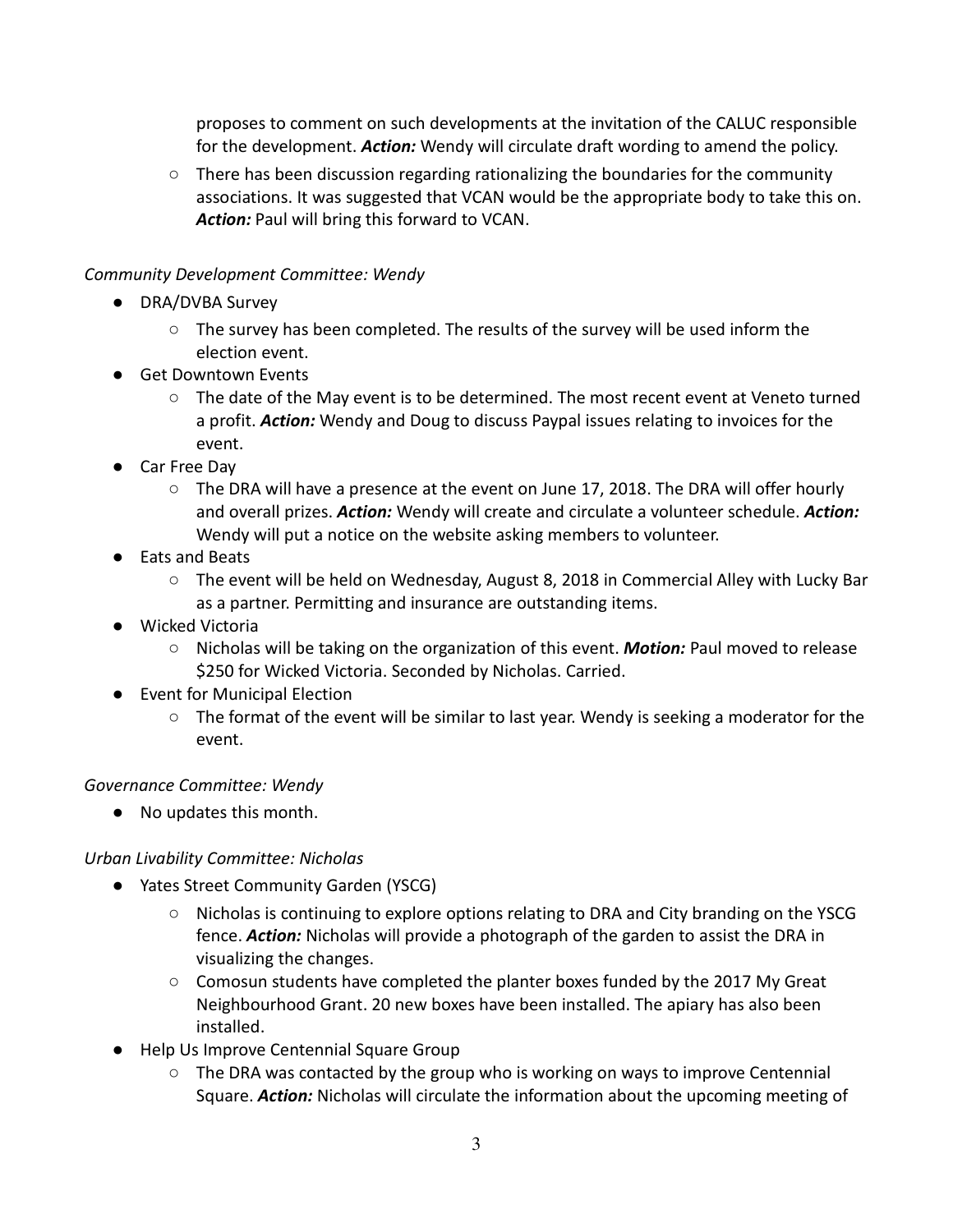the group.

# 7. Ad Hoc Committee Reports

# Membership Committee: Dianne

- Membership Email
	- $\circ$  The group discussed providing an email message to new members and to recruit volunteers. Dianne is still waiting for the website to be updated with the new board members and previous minutes. **Action:** Nicholas to connect with Erica about website updates. Action: Dianne to circulate email once the website has been updated.
- Call for Volunteers for Postering
	- Dianne would like to have a group assist with putting up posters for upcoming events. Action: Dianne to send an email about potential dates for postering.

# 8. External Meeting Reports

- Victoria Community Association Network (VCAN)
	- Please refer to circulated file VCAN Meeting Minutes.
- Pandora Community Group.
	- Please refer to circulated file Pandora Community Group Minutes. Action: Nicholas to connect with Paul, Mike, and Charlayne for DRA business cards.
- Downtown Service Providers
	- $\circ$  The DRA is looking for a representative to attend this committee on Tuesday mornings.

## 9. Business Arising from Minutes

- Officer Position: Secretary
	- Breanna agreed to take on the Secretary role.
- Internet Service Provider Billing
	- $\circ$  The provider is no longer billing for the service. Action: Nicholas will secure a refund or credit from the provider.
- Truth and Reconciliation Project
	- This item will be brought forward to the next meeting.
- Website Update
	- $\circ$  The DRA discussed updating various aspects of the website (e.g. slider photos, neighbourhood map, meeting minutes, updated board meeting names). Action: Doug to ask his neighbour to take photos for the website photo slider. Action: Breanna to connect with Nicholas about updating the Wordpress site.
- My Great Neighbourhood Grant 2018
	- No updates this month.
- 10. New Business
	- Ship Point Presentation
		- The DRA is supportive of having a presentation about the Ship Point Master Plan at a future DRA meeting.
	- Ad Hoc Budget Committee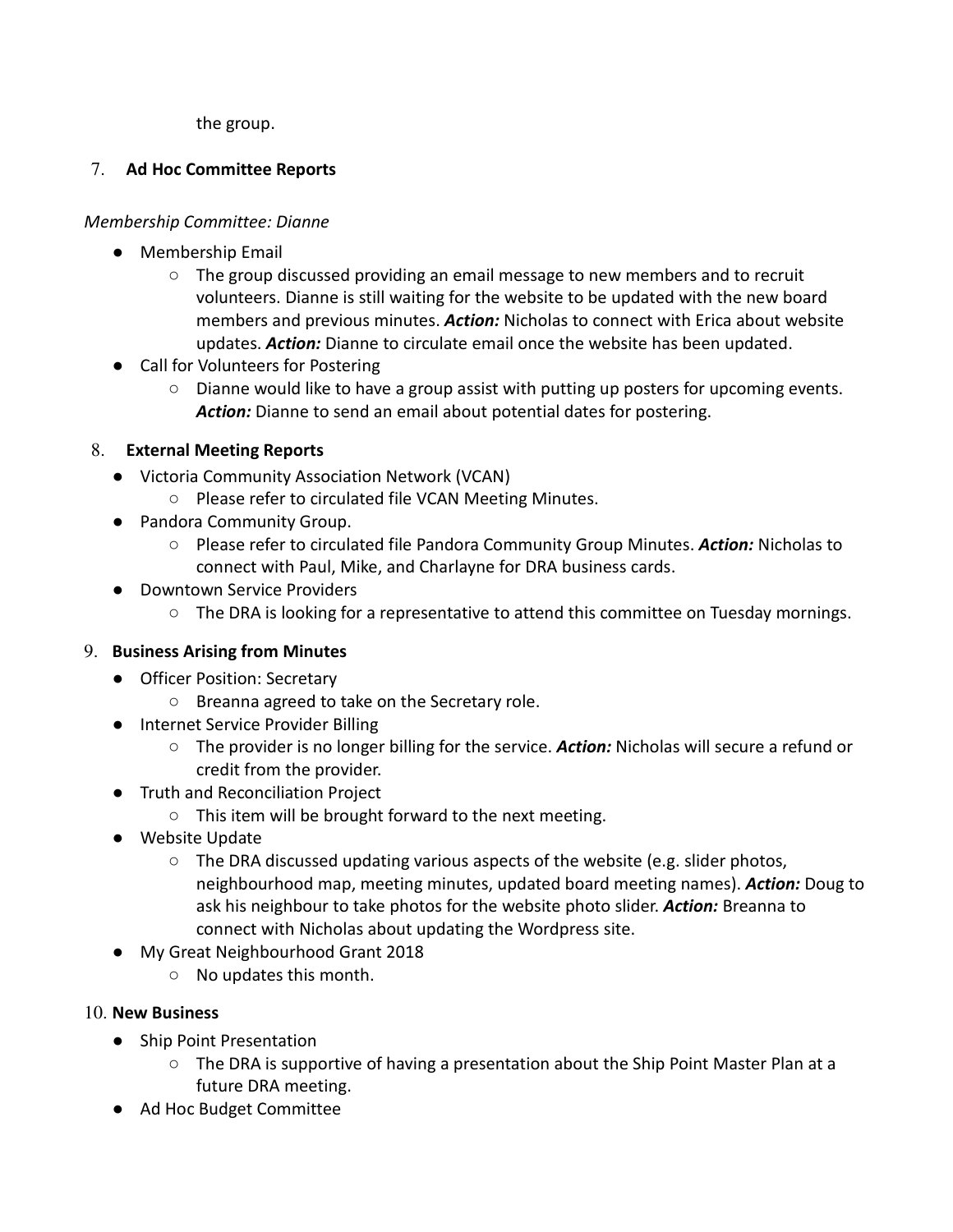○ Doug, Nicholas, and Mike have offered to participate in the ad hoc budget committee. The group is planning to hold a meeting in the first week of June.

#### 11. City Liaison Report: Mike Hill

● Refer to circulated file Downtown May 2018 Update.pdf

## 12. Adjournment

- The meeting was adjourned at 7:36 pm.
- The next meeting will be held on Tuesday, June 19, 2018.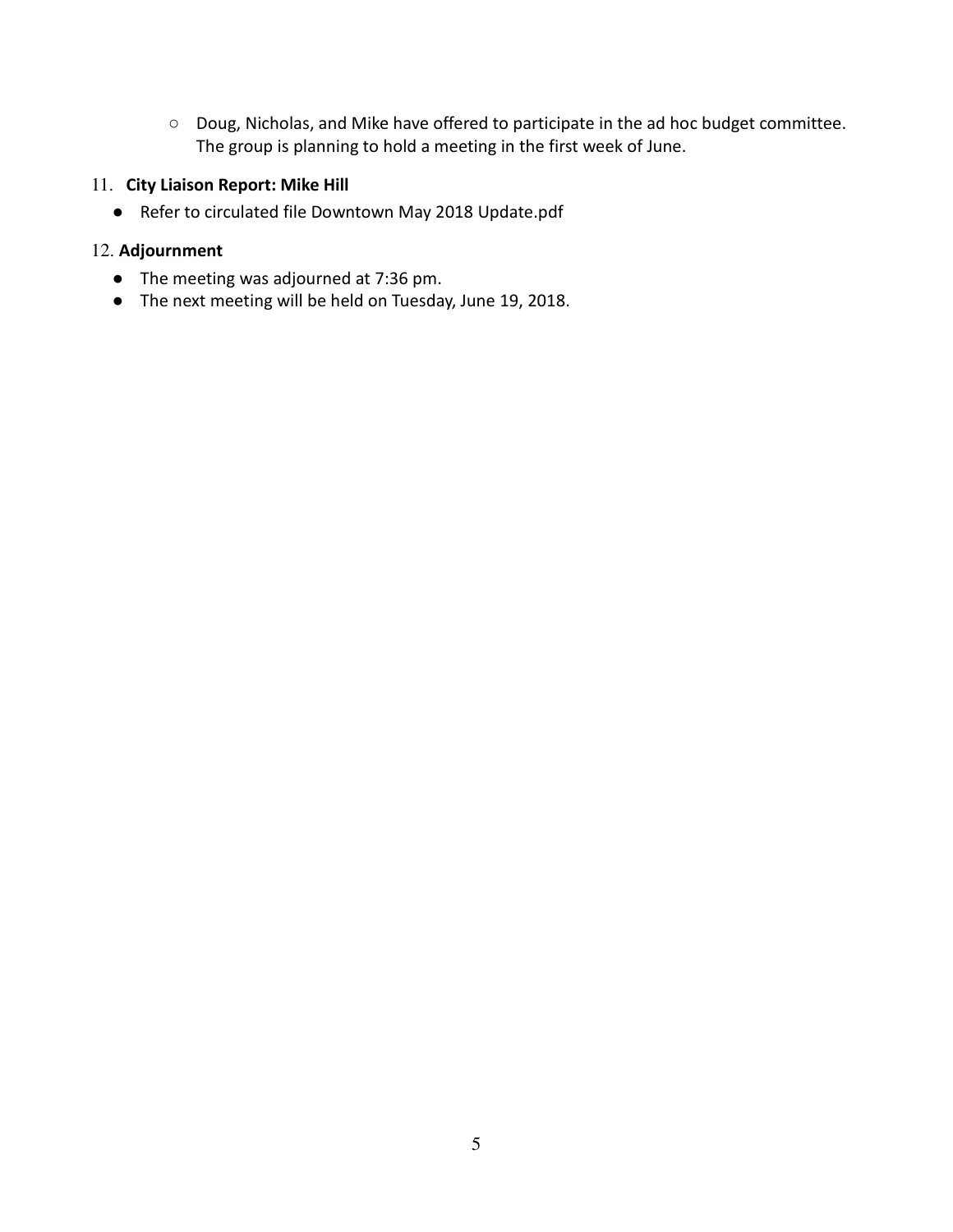

May 2018 Update **Downtown**

# **In Your Neighbourhood**

#### **Neighbourhood Webpages**

The City has refreshed its [neighbourhood webpages.](http://www.victoria.ca/EN/main/residents/neighbourhoods.html) Please take a look at the information and let us know if there is something you would like to see included or amended. We will begin posting the monthly updates in the near future.

#### **Neighbour Day**

On May 3, the Neighbourhood Team visited four neighbourhood villages. The team asked people whether they were aware of Neighbour Day on Sunday, May 4 and encouraged them to acknowledge their neighbours in some way. Packets of local pollinator flower seeds were handed out for people to share with their neighbours. Almost all of the 53 people interviewed responded that they knew the names of their neighbours, regularly greeted them and helped or received help from them from time to time. It was an amazingly positive response from Victoria's residents!



**FORT STREET BIKE LANES OPENING MAY 27.** WATCH FOR OPENING EVENT DETAILS COMING SOON

#### **Strategic Plan Grants**

[Recommendations](https://pub-victoria.escribemeetings.com/filestream.ashx?DocumentId=12456) from the External Grant Review committee were

approved by Council on [May 10.](https://pub-victoria.escribemeetings.com/Meeting?Id=a45a1adb-4f80-4306-9d56-22d8851bfbd3&Agenda=Merged&lang=English) A number of organizations active in the downtown received support for their applications (e.g. DVBA, Our Place Society, Victoria Conservatory of Music).

#### **Amalgamation**

At their Committee of the Whole meeting on [April 26,](https://pub-victoria.escribemeetings.com/Meeting?Id=c051994d-3506-4a06-b7dc-8a5c07390c32&Agenda=Merged&lang=English) Council approved a [report and recommendation](https://pub-victoria.escribemeetings.com/filestream.ashx?DocumentId=12113) "that Saanich and Victoria hold a joint Committee of the Whole meeting to determine which question both local governments will place on the October 20, 2018 municipal election ballot in order to receive elector assent to explore the costs and benefits of the amalgamation between the District of

Saanich and the City of Victoria."

#### **BYO Bag Victoria Video Contest**

Love making videos? Want to help reduce plastic bag litter and waste in your community? Create a video to encourage the use of reusable bags in our community and win up to \$1,000! There is one Youth category and one All Ages category, plus a People's Choice Award. Submit your video by May 30, 2018. Learn more at [victoria.ca/reusablebags](http://www.victoria.ca/reusablebags).

**Market Rental Study**

At their Committee of the Whole [May 10](https://pub-victoria.escribemeetings.com/Meeting?Id=a45a1adb-4f80-4306-9d56-22d8851bfbd3&Agenda=Merged&lang=English) meeting, Council received a [Market Rental Revitalization Study,](https://pub-victoria.escribemeetings.com/filestream.ashx?DocumentId=12462) a report providing information and recommendations regarding the results of a Market Rental Revitalization Study that was designed to achieve four supporting actions outlined in the Victoria Housing Strategy under the action of "Protect Existing Rental Stock".

Council accepted the report and made several recommendations including:

Incorporate the market rental building inventory into City systems such as VicMap for public access